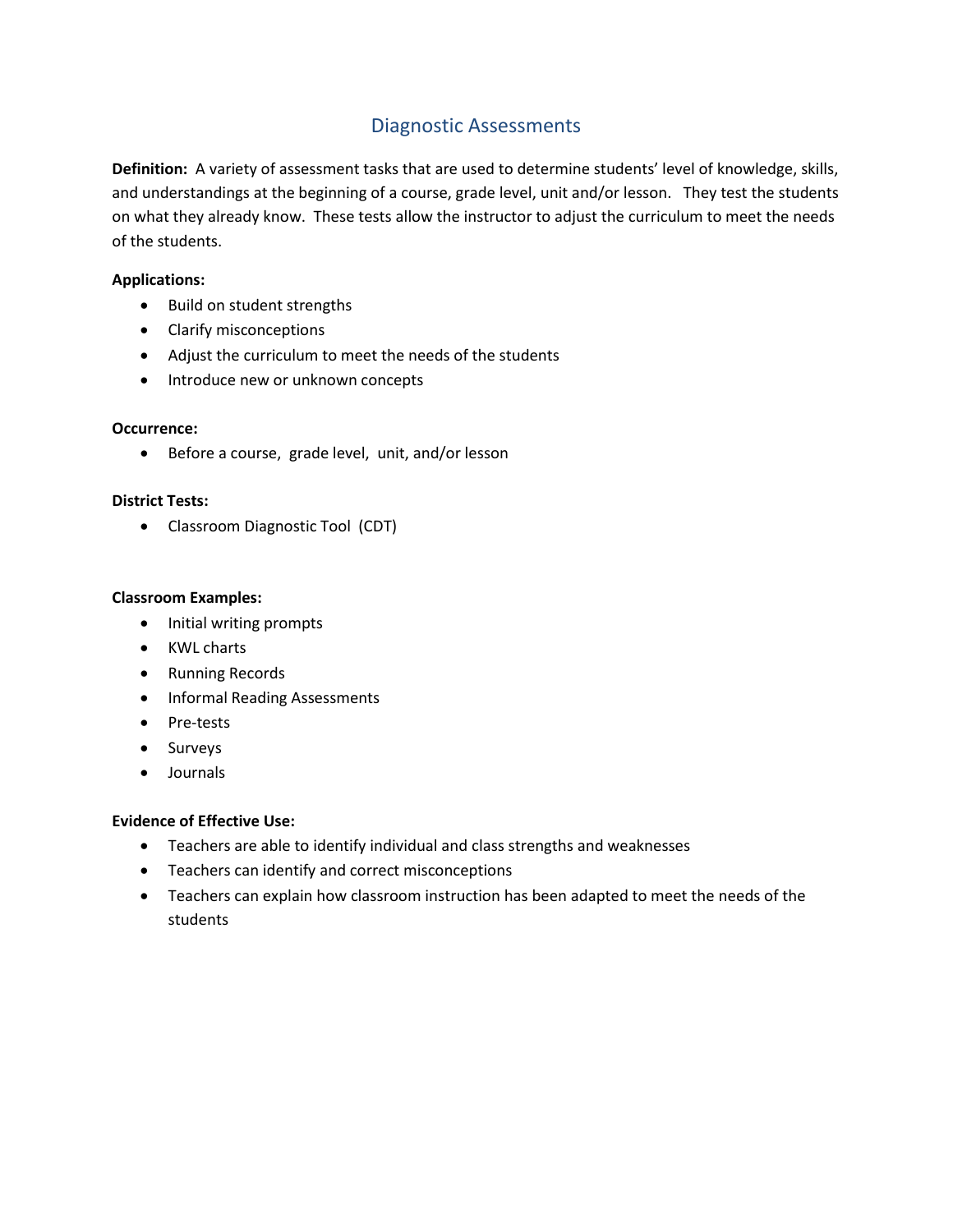# Formative Assessments

**Definition:** Formal and informal assessments that are used throughout a unit or course of study to monitor student progress so that teachers can adjust their instructional practices to meet the needs of their students

# **Application:**

- Monitor student progress
- Adjust instruction to maximize student achievement
- Provide effective and timely feedback
- Reveal students who need remediation
- Predict performance on summative assessments

## **Occurrence:**

Frequent intervals after small units of instruction; throughout instruction

#### **District Tests:**

Recognizing Student Achievement (RSA)

## **Classroom Examples:**

- Student self-assessments
- Written Responses
- Exit Tickets
- Questioning
- Conferencing
- Observations
- Rubrics

- Teacher can state the types of formative assessments used regularly to gauge student progress
- Teacher can explain how they have revised instruction based on assessment results
- Teacher provides feedback to students
- Teacher can show examples of revised student work
- Teacher can describe student strengths and next steps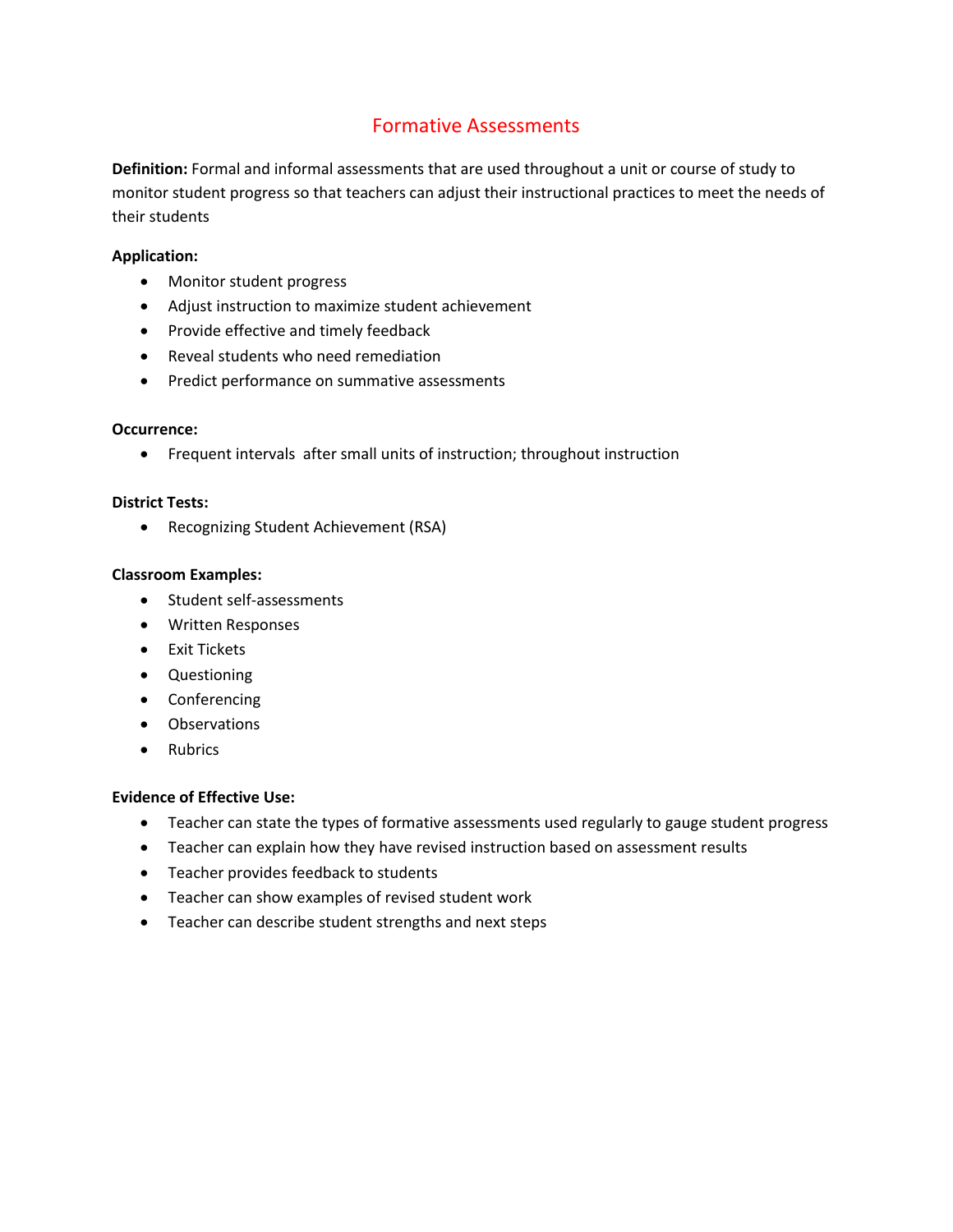# **Benchmark Assessments**

**Definition:** Evaluations of student learning progress used to determine whether the students are on track to performing well on future assessments

## **Application:**

- Explains how the student is progressing towards demonstrating proficiency on grade level standards
- Supplies information to adjust instruction
- Indicates if the curriculum is helping students achieve grade level standards
- Predicts future performance

# **Occurrence:**

- Throughout the school year
- Throughout the learning continuum

# **District/State/National Tests:**

- Dynamic Indicators of Basic Early Literacy Skills (DIBELS Next)
- Easy Curriculum Based Measures (easyCBM)
- Developmental Reading Assessment (DRA)
- English Language Arts Reading Assessment (ELA Reading)

## **Classroom Examples:**

• Common Assessments

- The teacher can explain how the students are progressing towards grade level standards
- Teacher can describe learning adjustments to instruction towards grade level standards
- Teacher can state which students are on course to being proficient on the state test